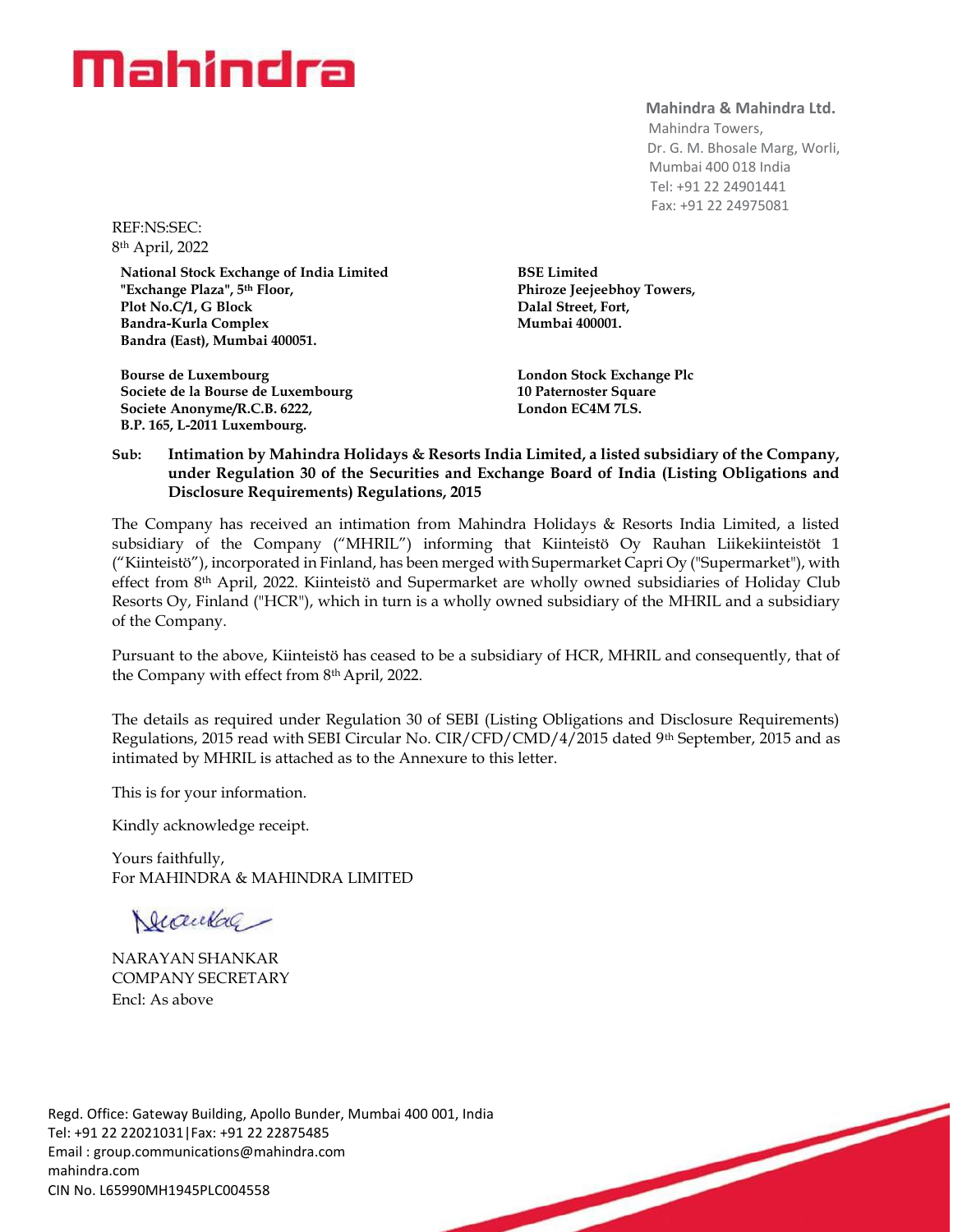

April 8, 2022

MHRIL/SE/22-23/2

Listing Compliance National Stock Exchange of India Limited Exchange Plaza, Plot No. C/1, G Block Bandra-Kurla Complex Bandra E, Mumbai — 400 051 Scrip Code: MHRIL

Department of Corporate Services BSE Limited Floor 25, PJ Towers, Dalai Street Mumbai — 400 001 Scrip Code: 533088

Dear Sir/Madam,

## Sub: Intimation under Regulation 30 read with Schedule III of SEBI (Listing Obligations and Disclosure Requirements) Regulations, 2015 ("SEBI Listing Regulations")

We would like to inform you that Kiinteistö Oy Rauhan Liikekiinteistöt 1 ("Kiinteistö"), incorporated in Finland, has been merged with Supermarket Capri Oy ("Supermarket"), with effect from April 8, 2022. Kiinteistö and Supermarket are wholly owned subsidiaries of Holiday Club Resorts Oy, Finland ("HCR"), which in turn is a wholly owned subsidiary of the Company.

Pursuant to the above, Kiinteistö has ceased to be a subsidiary of HCR and consequently, that of the Company with effect from April 8, 2022.

Further, we would like to inform that the name of Supermarket has been changed to Kiinteistö Oy Rauhan Liikekiinteistöt 1 with effect from April 8, 2022.

The details as required under Regulation 30 of the SEBI Listing Regulations read with SEBI Circular No. CIR/CFD/CMD/4/2015 dated September 9, 2015 are given in Annexure A to this letter.

The aforesaid is for your necessary information and records.

Thanking you,

Yours faithfully, For Mahindra Holidays & Resorts India Limited

 $\sqrt{2}$ Dhanraj Mulki General Counsel & Company Secretary

•



Encl: As Above

#### Mahindra Holidays & Resorts India Limited

Corporate Office : Mahindra Towers, 1' Floor,'A' Wing, Dr. G. M. Bhosle Marg, P. K. Kurne Chowk, Wont, Mumbai - 400 018 t: +91 22 3368 4722. f: +91 22 3368 4721

Registered Office: Mahindra Towers, 2<sup>nd</sup> floor, 17/18 Patullos Road, Chennai - 600 002 t +91 44 3504 1000 f : +91 44 3504 7778

e: memberrelations@clubmahindra.com / w: www.clubmahindra.com / CIN: L5 5101TN1996PLC036595